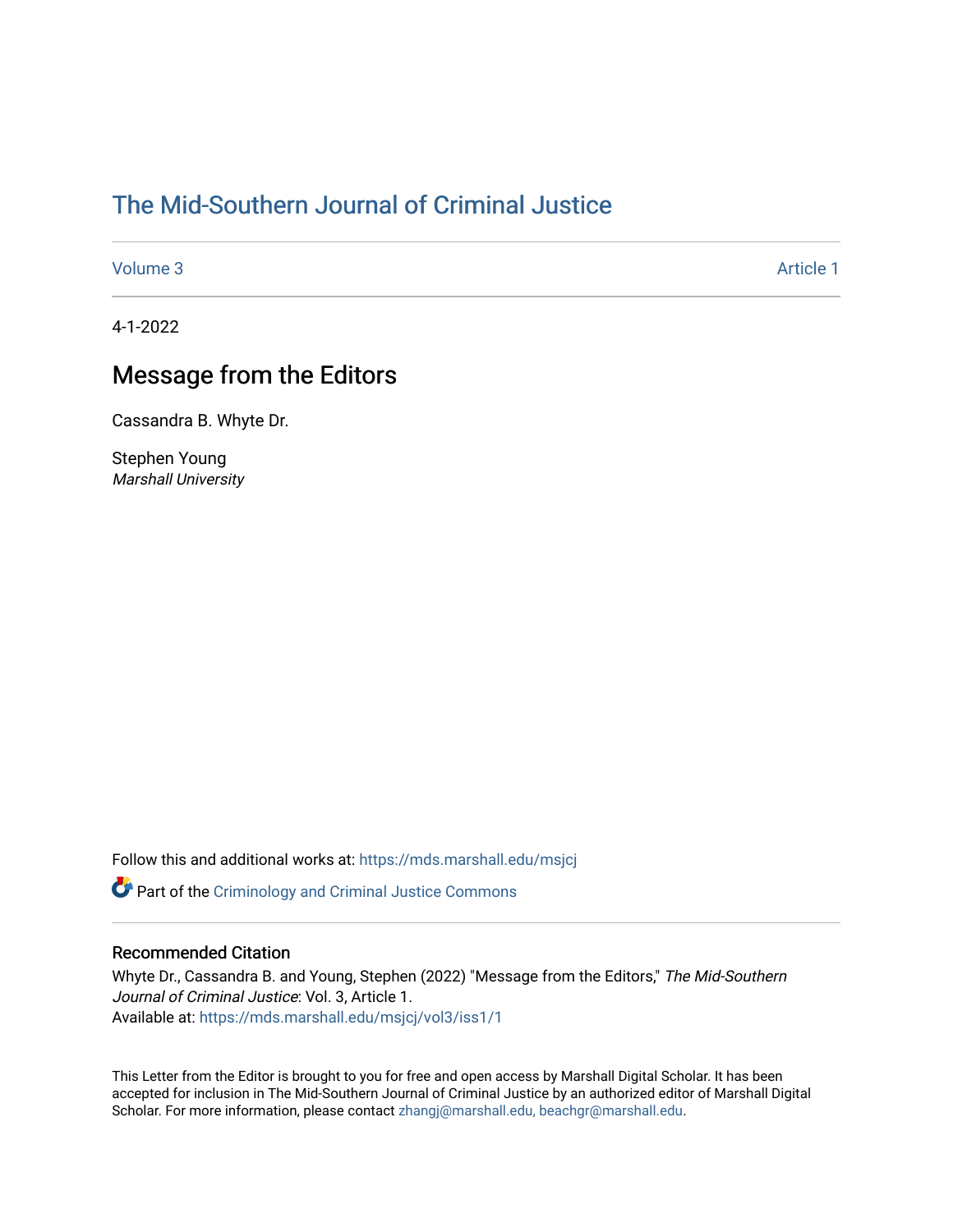## **Reviewing Aspects of the Criminal Legal System: A Focus on Rural Health, Substance Use, and Systemic Bias**

This volume of the *Mid-Southern Journal of Criminal Justice* offers articles that the reader may find informative and interesting. The topics are timely, and the content may spur thoughtful insights and ideas about useful applications and models of counseling, education, and mental health programming as well as further important conversations about the intersections of race, gender, class, and the legal system. The articles in this volume present two relevant themes with regards to needed reforms. First, the articles encourage readers to identify the need for further reform to both criminal legal and social programming to assist persons with mental and physical health challenges. Second, they support the need for the justice system to address systemic issues that disproportionately effect various communities.

As noted by two of the authors, several issues still face the justice system with regards to providing adequate mental and substance abuse care. That is, arguments are made that the system has a moral obligation to improve on the types of programming. Improvements and reforms to existing programs not only impact recidivism rates but also support the improvement of the quality of life for those who encounter the system. By introducing and further funding harm reduction programs like medicated assisted therapy and cognitive behavioral therapy, the justice system can improve the healing of individuals while also allowing communities to take on larger roles in addressing crime.

Nutter (2022) addresses the need for these changes in programs through her work on substance use in rural areas. Her article addresses this issue with the goal of advising the needed changes in care and treatment. The article provides a glance at policies and procedures currently being implemented to reduce fatal overdoses from both legal and illegal substances while also focusing on needed changes to treatment practices to curtail substance abuse in rural areas.

1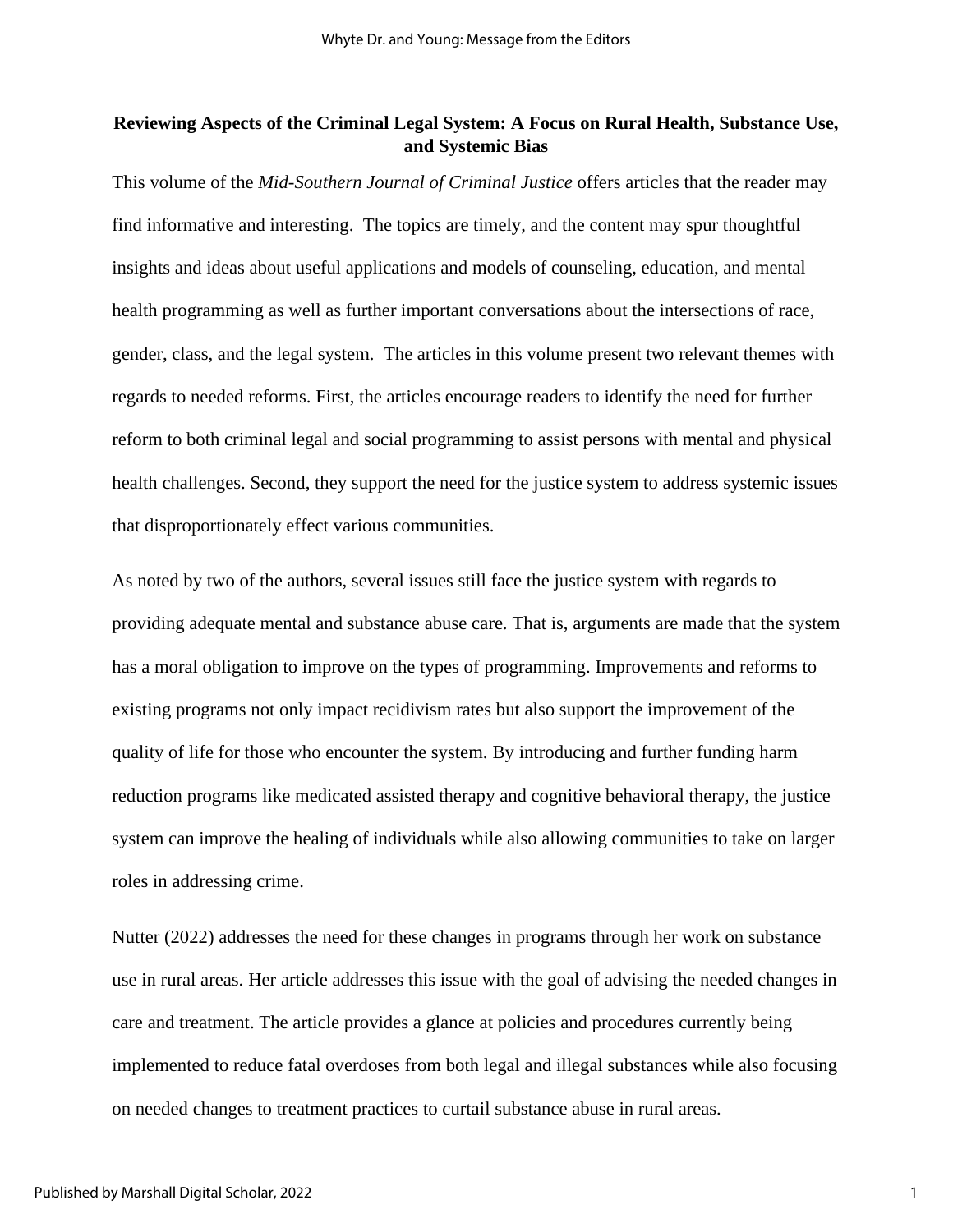Barry (2020) continues the conversation on needed policy reform through a nuanced discussion of the effects the criminal justice system has on treating individuals with mental health conditions. Weaving research and statistics, this article discusses the magnitude of the incarceration rates of those suffering from mental health issues while also asking the question as to whether current programming is enough to support the ending of this phenomenon. As Barry points out, historically mental health programing in the justice system has lacked. However, the system is an era of change as a growing body of literature supports a renewed focus on medical and cognitive behavioral therapies.

The final article in the issue, by Withrow (2022), asks us to take a macro look at how the criminal legal system needs to continue to address the systemic issues of bias at the intersections of race, gender, and class that harm specific communities. Drawing on prominent scholars like Michelle Alexander and Ruth Wilson Gilmore, Withrow walks us through a detailed discussion on systemic racism and her application of the deja'vu effect communities of color face in what she calls the "Groundhog Day Time Loop." Using the "War on Drugs" as the central example, the article discusses the history of disproportionate targeting and treatment of communities of color by the justice system. By addressing the creation of various moral panics since the end of slavery, the article outlines that even though several reforms have occurred, the overall disproportionate treatment of communities of color remains eerily the same.

Each of the three articles, in unique ways, requires that we actively seek more positive changes in the criminal legal system. By pointing out that not all programs are effective, they express a sense of hope that future changes and adoptions of programming may result in significant reform. By admitting the harmful aspects of the history of the system and focusing on comprehensive services to support the whole person, the justice system can find better success

2